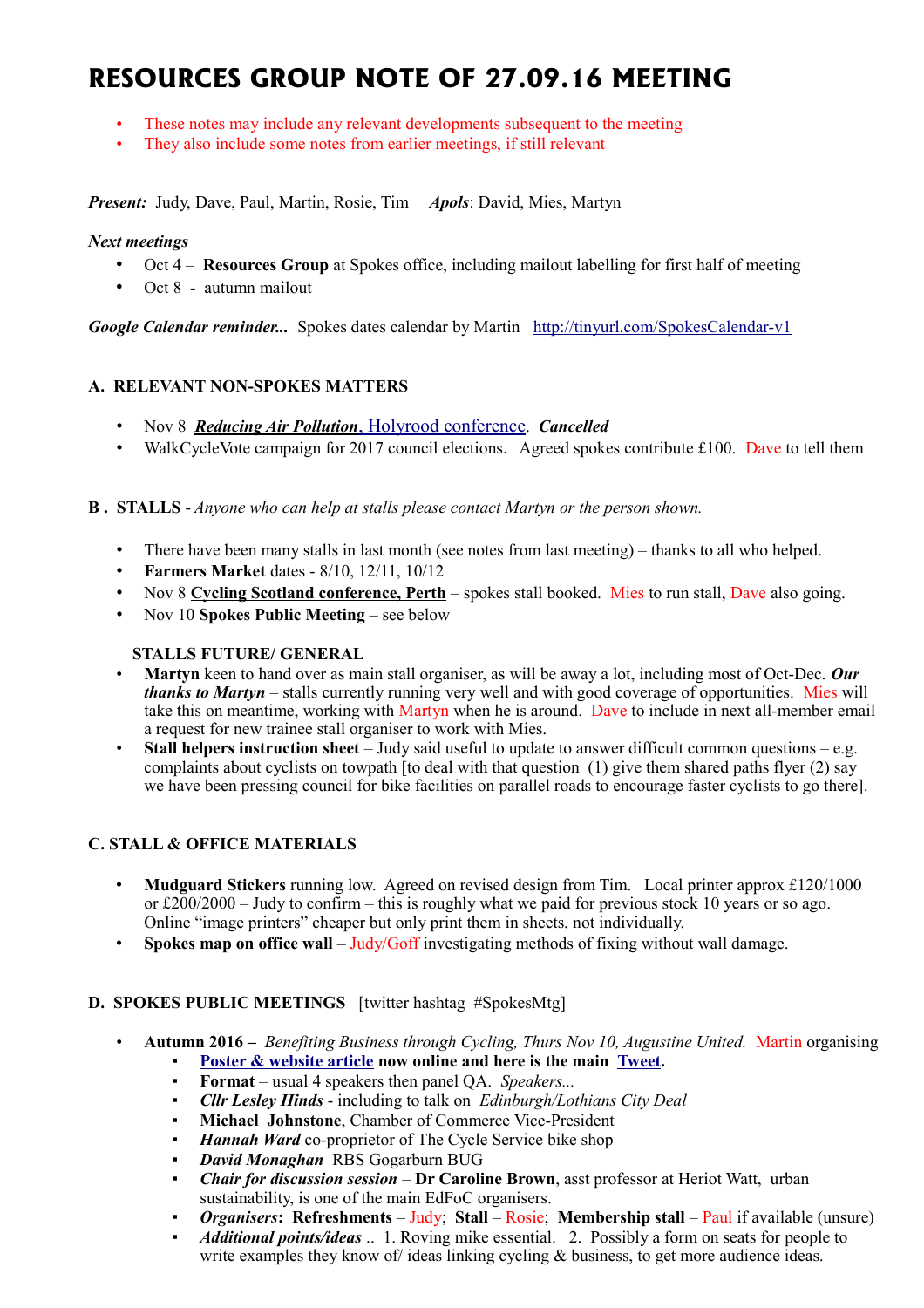- **Bulletin supplement** on same topic to go ahead, to provide background for the meeting, 50% of cost covered by Cycling Scotland & Sustrans.
- **Spring 2017** Council elections hustings. **Date of election** Thurs 4 May. Martin to book provisional Augustine United evening – possibly week beginning April 4??

# **E. SPOKES MAPS**

- **Edinburgh map** now out, 3500 copies, of which 100 are flat copies for pinning on walls. All on water and tear-resistant paper, priced £6.95. Other info & prices for bulk orders on website (Maps tab at top of page).
- The new map has also spurred more sales of **Lothians maps**, by drawing attention to spokes maps in general and with the special offer in Bulletin.
- **Shop/ bulk sales** Peter Hawkins has taken over from Ian Maxwell.
- Edinburgh edition on **new base map** (XYZ) to allow electronic version has been badly delayed and no likelihood of appearance any time soon.
- New **Glasgow edition** was paid for by the council, 12500 copies, and is available free (on ordinary paper) at council events and Glasgow Bike Station (through their Better Way to Work project) – not in bike shops. Electronic version also downloadable for smartphones. Development of a paid-for printed water/tearresistant version is currently on hold as Ian is very short of time.
- Longer term spokes maps future unclear as Ian very busy at work and Tim not keen on doing future maps. On the other hand, David Gardiner has come in and done a lot on the reverse of the new Edinburgh map. May be a meeting of the maps group to discuss.

### *Two matters now needing attention...*

- **Employer initiative** Grant of £2500 towards map obtained from Edinburgh Council, in exchange for which we promised to try and get it pinned up in workplaces and/or made available to interested staff. David taking lead on this project. Original ideas was write to Chamber of Commerce and Essential Edinburgh asking if they would circulate a special map offer to local companies - but Judith from Council wrote to say they are taking on a consultant in August to promote active travel with large employers and suggested we wait to work with them. David to liaise with Judith – he is awaiting response.
- **Surplus existing Ed maps A**pprox 400 remaining copies need to find a good use for them without jeopardising sales of the new map. Will offer to schools for use in classes – e.g. geography or outdoor education, as Tim did very successfully with surplus old Midlothian maps. Mies will be main organiser, with Martin helping with delivery. Dave will create a website page similar to the Midlothian offer, then publicise via twitter; if response too low then Mies will contact other schools by email and/or via council. To discuss at 4 Oct meeting when Mies expects to be present.

## **F. MOTORIST AWARENESS CAMPAIGN – 'BIKE ALERT'**

- *Video*  complete click the *videos* tab or go straight to *[www.spokes.org.uk/videos](http://www.spokes.org.uk/videos)*.
- *Leaflet* printed, 5000 copies, of which 2000 for mailout; others for schools events, stalls, other. Very cheap cost from Instantprint online service (under £100 for the 5000 A4->A5 folded leaflets). Already  $\sim$ 2500 used. We need another 2000+ for Edinburgh schools session. Dave to order another 5000.
- *6 th former sessions 2016* being coordinated by Martin working with Brian, Donald, Martyn, Mies....
	- **WL**, Aug 30-Sep 1; **EL/ML** (joint event) also Aug 30–Sep 1; Went well.
	- **Edinburgh**, Oct 3-6. Martin organising has negotiated extensively with Council and police (who had been impressed by our efforts at Musselburgh) and we will now be able to have a presentation to the entire hall, unlike last year – hence expect to need leaflets for all 2000-3000 participants. But - At short notice will be difficult to get coverage for all 8 sessions.
- *Other uses* driving schools, police rehab, etc, etc, to be discussed by Martin & Mies and report back at future meeting. Mies has previous database of such addresses [but now rather old].
- *Official launch of video/leaflet?* Martin and Mies to discuss if and what to do, and make arrangements or report back. Likely to appeal to the press. Could be just a press release & website/twitter publicity. Would be easy to get supportive quotes for the press, e.g. from Andrew Burns/ Lesley Hinds and from Fyfes. If we have a launch, Sept/Oct are the best time, with video finalised, leaflet printed, Fyfe money now spent (on leaflet design + printing) and  $6<sup>th</sup>$  former sessions happening.
- Mies to inform Fyfe's of use of video and give them the printed leaflet (also could ask re press release?)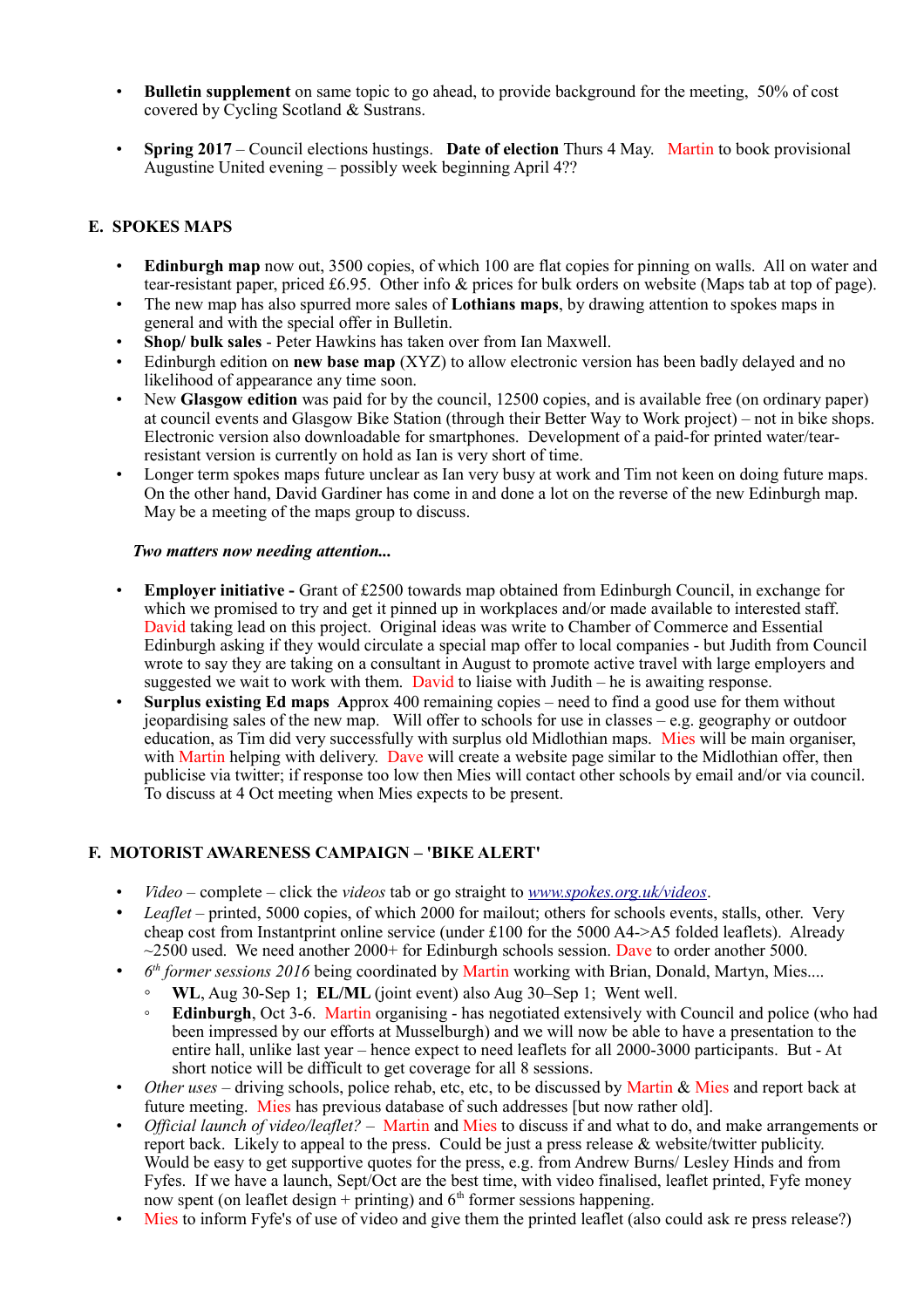## **G. SUMMER COMPETITION**

- **Comp 2016** theme is *[Shopping by Bike](http://www.spokes.org.uk/2016/07/competition-shopping-by-bike/)*
- As usual, entries slow to arrive, but achieved usual 35 or so. Thanks to Martyn for hosting judging meeting & David Gardiner external judge. Competition report now on website.
- Judy distributing prizes most now sorted, with most people getting their first choice!

## **Ideas for 2017 competition...**

- Everyone please think of ideas; ideally which most people could enter and which could have useful outcomes
- Judy suggested *Small scale cycle improvements* things the Council could do simply and at low cost which would improve existing everyday journeys and/or encourage more people to cycle. General feeling that this could be a good topic.

## **H. 40TH ANNIVERSARY - 2017**

- Mies, Martin, Rosie to form a subgroup to develop & progress ideas. Anything involving a lot of work should ideally be aimed to be seen by lots of people, to be worthwhile effort. Suggestions...
	- **Scottish Parliament reception** suggested by Ian. This would be a great thing to do but could take a lot of organising, to get some displays, invite relevant people, etc. Need to ask well in advance via a supportive MSP – Alison Johnstone MSP the obvious one now that Sarah Boyack is not there.
	- $\degree$  Alternatively, **Council reception** as for previous anniversary 25<sup>th</sup>? 30<sup>th</sup>? Must ask well before, via a councillor(?)
	- $\circ$  **Exhibition** as we had for ?25<sup>th</sup> anniversary, touring Edinburgh libraries and other public outlets. A lot of work, but seen by many people. Mies was involved in previous exhibition, with Euan Renton.
	- **Public meeting** celebrating the history. Could be one of our regular public meetings, or additional. Martin was involved in an anniversary meeting in Bristol, but a lot of work for relatively small number of people, 25ish. If we have an exhibition it could also be displayed at a public meeting.
	- **Minimal effort option** Just have a pub evening, booking a pub room.

### *Discussion ended here at 27 Sept meeting*.

### **J. SUPERMARKETS PROJECT**

- Postponed till Iain at meeting. Offer from Joe Taylor, who works for Cockburn, to get involved invite him next time we discuss this? Dave has sent address to Iain.
- **Iain circulated email with**  $2<sup>nd</sup>$  **version of draft good practice guide. <b>Everyone** please send comments to Iain (please also read the notes below). Once we are reasonably happy with the content we'll ask David Gardiner or Tim if they have time to do a professional layout.
- **Aim of the good practice guide … to be used as follows ...**
	- to enable members to lobby their local shops/supermarket, as an individual on their own initiative.
	- to contact local regional managers of all supermarket chains, with the aim to find at least one willing to undertake an exemplary project covering all their stores – this would need one or more people within Resources Group (or other in Spokes) to take this on. The person could then potentially also work with locals from the above bullet point.
	- Note that this is an innovative project for which we could almost certainly get grant assistance if necessary if we decide to take it further in a ways that needs significant funding, as we did with the tenements project – e.g. Sestran or Cycling Scotland or SCSP cash (via Ed Council). This might be particularly helpful if any supermarket chain takes up the project and works with us, or if we organise local members lobbying their stores on a wide scale.
- **Report on our initial survey** is online at [spokes.org.uk](http://spokes.org.uk/) : documents : spokes projects : supermarkets or click here [www.spokes.org.uk/documents/papers-documents/supermarkets-project.](http://www.spokes.org.uk/documents/papers-documents/supermarkets-project)
- See minutes of 15.3.16 for initial Good Practice Guide ideas, mostly now in Iain's draft.